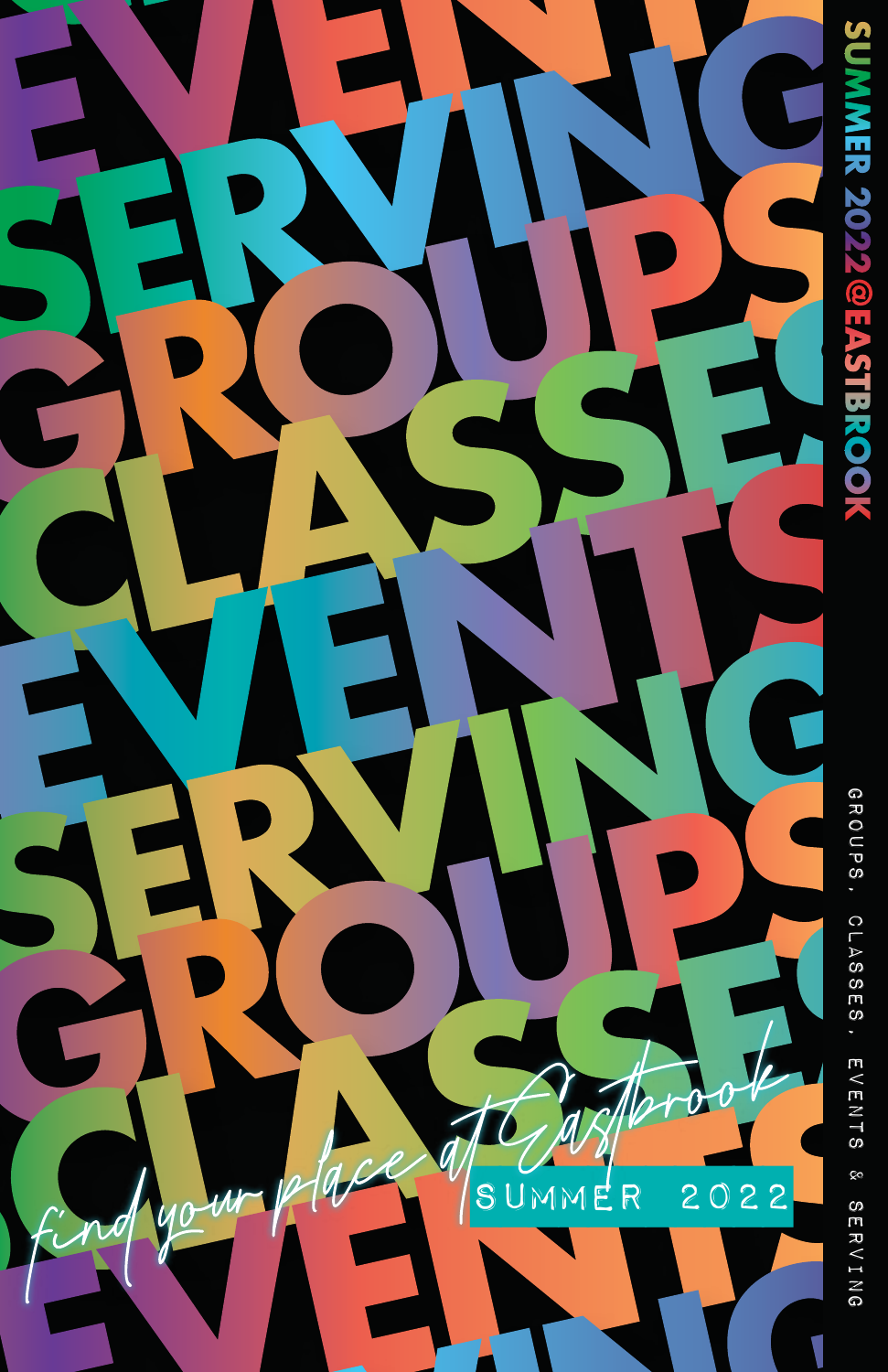#### TABLE OF CONTENTS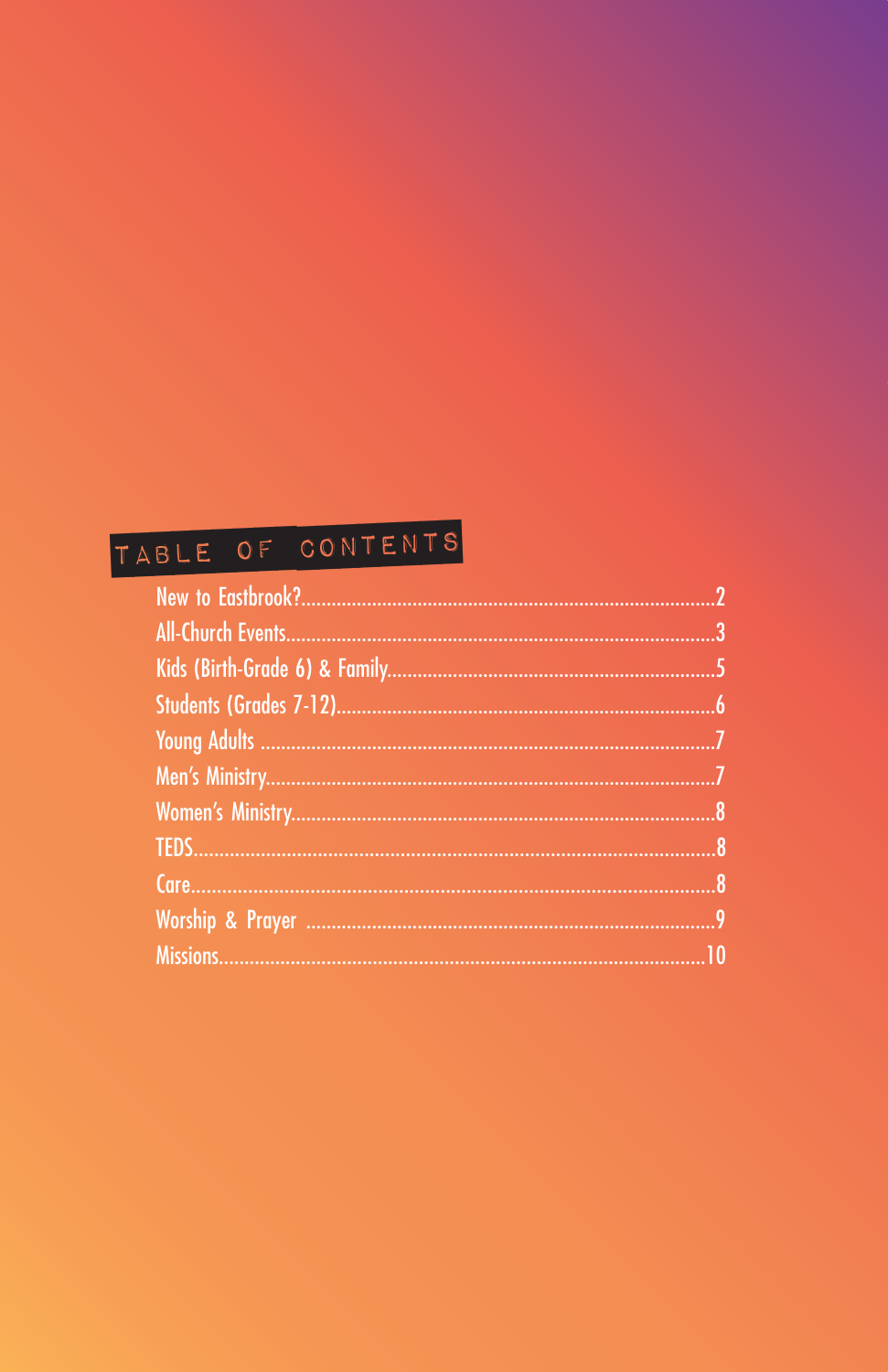## new to Gastorook?

#### **BAPTISM PREPARATION CLASSES**

#### Sundays, May 28 or June 5 · 11 am · Room B229 & Zoom

Adults who are interested in participating in the Lakefront Baptism on June 12 should plan to attend a Baptism Preparation Class on either May 29 or June 5 at 11 am. Join us in person in Room B229, or via Zoom.

*Questions? Looking for a zoom link? Contact Pastor Jim Caler; jcaler@eastbrook.org, 414.228.5220 x213.*

#### **SMALL GROUPS PICNIC**

Sunday, July 17 · 12:30-2:30 pm · Kletzch Park #1 (1401 W Green Tree Rd. Glendale, WI 53209) Come enjoy an afternoon of food and fellowship with your small group and others. This is also a great way for new people to check out existing small groups and learn more about ways to get connected! *Questions? Contact Rachael Sheets; rsheets@eastbrook.org, 414.228.5220 x256.*

#### ★**SERVE ON THE CONNECT TEAM**

#### Time Commitment: 1 Sunday/month, 1-2 hours

The Connect Team is responsible for welcoming guests to Eastbrook, answering questions at the Info Desk and helping individuals find their next steps at the Connecting Point. If you enjoy meeting and helping people, join the Connect Team!

*For more information and to sign up, contact Tanya Schachner, tschachner@eastbrook.org.*

#### eastbrook.org/nextsteps

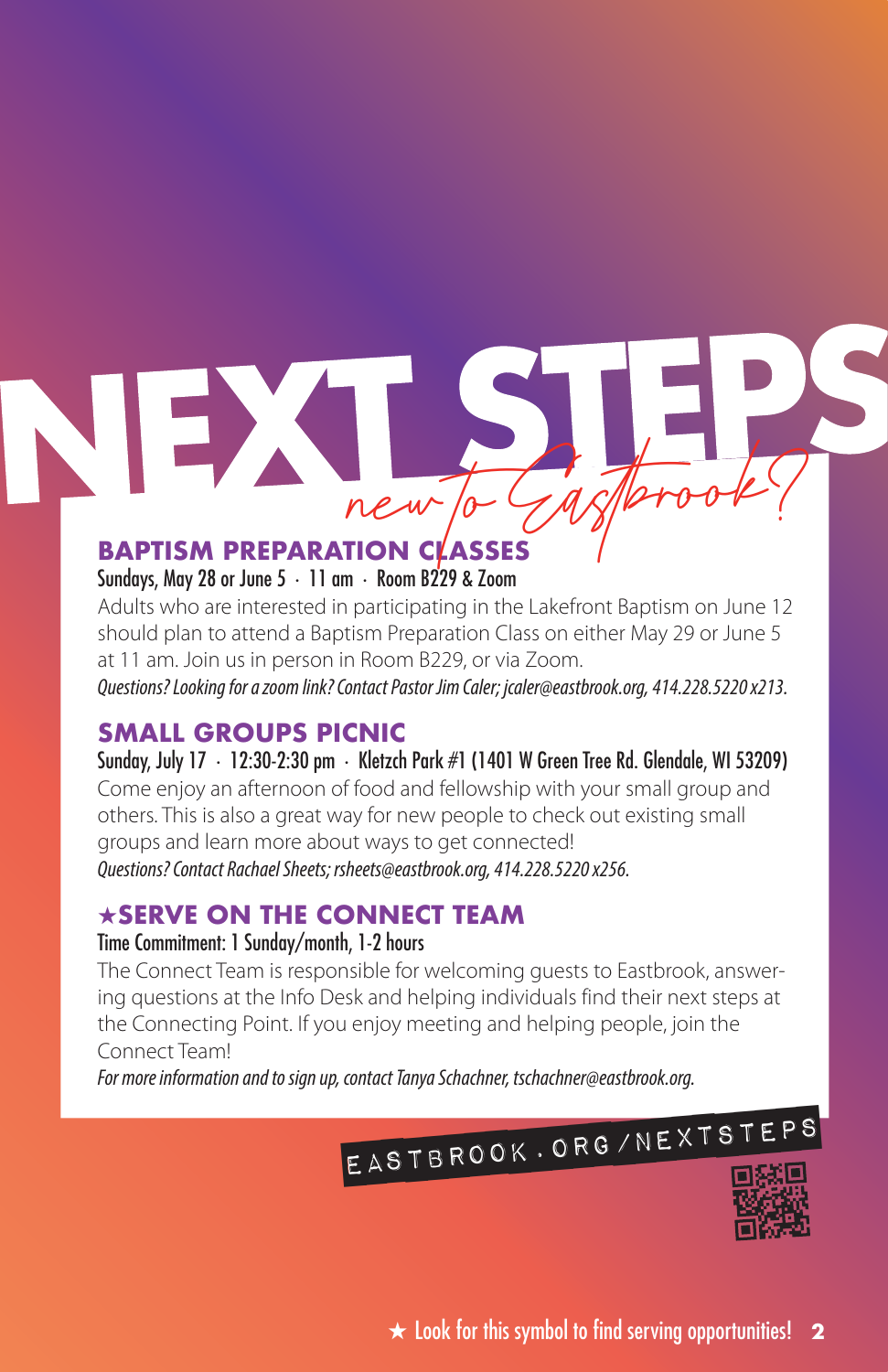### **LAKEFRONT BAPTISM SERVICE** Sunday, June 12 · 1 pm · Bradford Beach Join us!

A celebration of new life in Christ! Adults who are interested in participating in the baptism on June 12 should plan to attend a Baptism Preparation Class (see pg. 2).

#### **2ND TUESDAYS: WORSHIP & PRAYER SERVICE**

Tuesday, June 14 · 7-8 pm · Worship Hall & Livestream An extended time of worship and prayer for each other, the city, and the world.

#### **FAMILY WORSHIP WEEKEND**

Sunday, July 3 · 8, 9:30 & 11 am · Worship Hall Sunday Services for families to worship together. (No classes for adults, students, or kids.)

#### **MIDDLE EASTERN GLOBAL GATEWAY**

Sunday, July 10 · Services at 8, 9:30 & 11 am Worship Hall · Lunch to follow in Fellowship Hall Global Gateway is a celebration of the diversity of Christ's Church with a focus on one particular part of the world. We invite everyone to join us as we celebrate God with

#### our brothers and sisters from the Middle East with food and fellowship. Invite a friend!

#### **2ND TUESDAYS: PRAYER WALKS**

#### Tuesdays, July 12, & August 9 · 7-8:30 pm · Meet in the Worship Hall

Come join us on a prayer walk during 2nd Tuesday Worship & Prayer as we pray for the Eastbrook Campus and the surrounding neighborhood.

#### **FAMILY CAMP**

#### July 22-24 · Green Lake Conference Center · Register at eastbrook.org/familycamp2022

Family Camp is for the Eastbrook Family to fellowship together as a church in a beautiful and fun setting. Join us to connect with others, relax, and enjoy new adventures together!

#### **ASIAN GLOBAL GATEWAY**

Sunday, July 31 · Services at 8, 9:30 & 11 am Worship Hall · Lunch to follow in Fellowship Hall We invite everyone to join us as we celebrate God with our brothers and sisters from Asia with food and fellowship. Invite a friend!

#### **LEADER LAUNCH**

#### Saturday, August 13 · 9-11 am · Worship Hall · RSVP at eastbrook.org/leaderlaunch2022

An annual gathering for all leaders in all Eastbrook ministries. RSVP online.

#### ★**EASTBROOK OUTDOORS**

Sunday, August 14 · 11 am · Front Parking Lot · Sign up to serve at eastbrook.org/outdoors Our annual combined worship service outdoors, followed by an outdoor picnic. Please note that on this Sunday, we will not have a service at 8 or 9:30 am.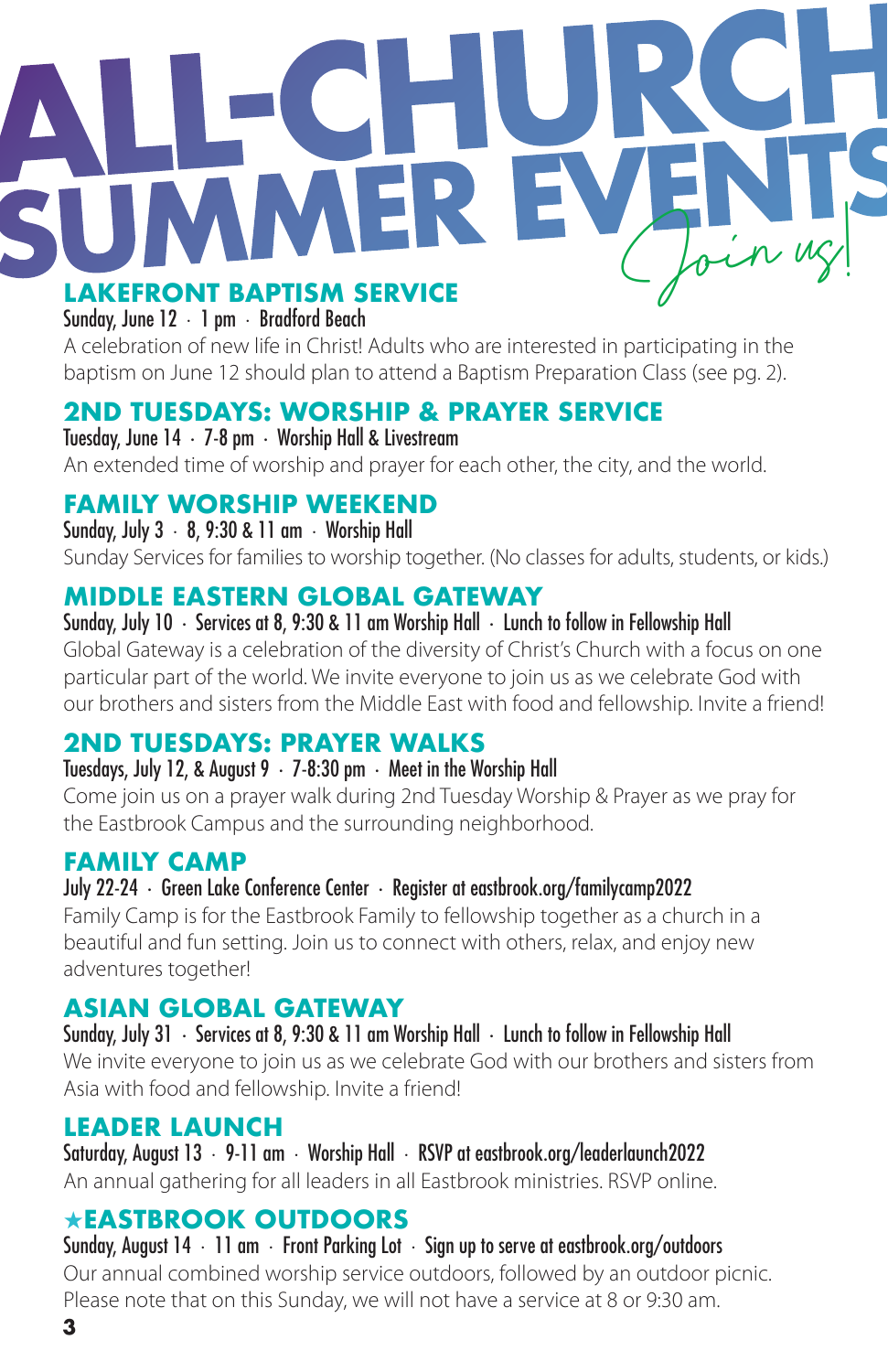| JUNE                                                                   |                 |    |                             | 01    | 02 | 03 | $\overline{04}$ |
|------------------------------------------------------------------------|-----------------|----|-----------------------------|-------|----|----|-----------------|
| 3-5-Men's Retreat (pg. 7)                                              | 05              | 06 | 07                          | 08    | 09 | 10 | 11              |
| 4—Missions Summit (pg. 10)<br>12-Lakefront Baptism Service (pg. 3)     | $\overline{12}$ | 13 | $\left( \mathbf{I4}\right)$ | 15 16 |    | 17 | -18             |
| 14—2nd Tuesday Worship & Prayer (pg. 3)<br>19-Child Dedication (pg. 5) | 19 <sup>°</sup> | 20 | 21                          | (22)  | 23 | 24 | 25              |
| 22-26-Serve MKE for Students (pg. 6)                                   | 26              |    | 28                          | 29    | 30 |    |                 |

| JULY                                                                                                                 |                 |    |         |    |    | 01              | 02 |
|----------------------------------------------------------------------------------------------------------------------|-----------------|----|---------|----|----|-----------------|----|
| 3-Family Worship Weekend (pg. 3)                                                                                     | 0 <sub>3</sub>  | 04 | 05      | 06 | 07 | 08              | 09 |
| <b>10</b> —Middle Eastern Global Gateway (pg. 3)<br>11-22—Summer Camps (pg. 5)<br>12-2nd Tuesday Prayer Walk (pg. 3) | 10              | 11 | $12 \,$ | 13 | 14 | 15              | 16 |
| <b>17</b> —Small Groups Picnic (pg. 2)                                                                               | 17 <sup>2</sup> | 18 | 19      | 20 | 21 | $\overline{22}$ | 23 |
| $21 - 31$ - HS Wilderness Trip (pg. 6)<br><b>22-24</b> —Family Camp (pg. 3)<br>27-30-MS Wilderness Trip (pg. 6)      | 24              | 25 | 26      | 27 | 28 | 29              | 30 |
| 31 - Asian Global Gateway (p. 3)                                                                                     | 31              |    |         |    |    |                 |    |

| AUGUST                                                              |             | 01              |            | 02 03 | 04 | (05) | 06 |
|---------------------------------------------------------------------|-------------|-----------------|------------|-------|----|------|----|
| <b>5-6</b> —20s & 30s Retreat (pg. 7)                               | 07          | 08              | $^{\circ}$ | 10 11 |    | 12   | 13 |
| 9—2nd Tuesday Prayer Walk (pg. 3)<br>13-Leader Launch (pg. 3)       | $\sqrt{14}$ | 15              | 16         | 17    | 18 | 19   | 20 |
| 14-Eastbrook Outdoors (pg. 3)<br>24 — Middle School Step Up (pg. 5) | 21          | 22 <sub>2</sub> | 23         | 24    | 25 | 26   | 27 |
| 31 - Men's Kickoff Cookout (pg. 7)                                  | 28          | 29              | 30         | 31    |    |      |    |

Find an up-to-date calendar online at eastbrook.org/calendar or in your app!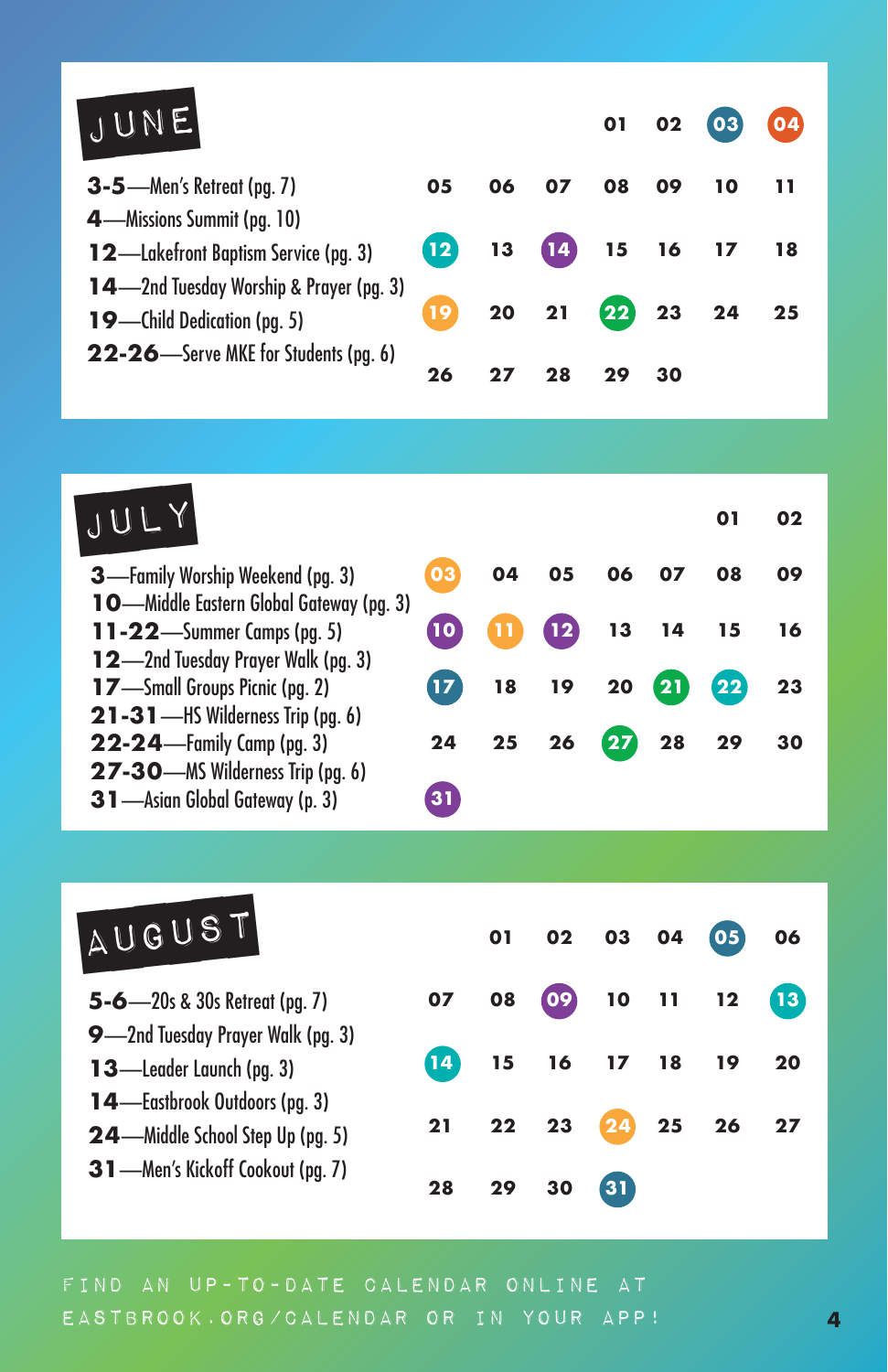

#### **SUMMER SUNDAY SCHOOL**

Sundays, beginning June 5  $\cdot$  9:30 am  $\cdot$  Find a room list in the B-100s Hallway

Summer Sunday School for K4-6th grade is held during the 9:30 am Sunday service. Nursery/Preschool available in all services. Kids will move to the next grade on Sept. 11. *Pastor Laure Herlinger; lherlinger@eastbrook.org, 414.228.5220 x225*

#### **CHILD DEDICATION CLASS**

#### Sunday, June 12 · 11 am · B121

This one-time class explores the biblical basis of dedicating children to the Lord. Parents who plan to dedicate their children in the June 19 worship services must attend this class and fill out the form at *eastbrook.org/dedication. Pastor Laure Herlinger; lherlinger@eastbrook.org, 414.228.5220 x225*

#### **SUMMER CAMPS**

#### Week 1: July 11-15 · Week 2: July 18-22

Two weeks offering a variety of day camps for kids K5 and up (as of Fall 2022). Please see full descriptions of individual camps and register at *eastbrook.org/summercamps. Karin Peterson; kpeterson@eastbrook.org, 414.228.5220 x262*

#### **MIDDLE SCHOOL STEP-UP**

#### Wednesday, August 24 · 6:30 pm · Fellowship Hall

This is an evening to welcome incoming 7th graders to Eastbrook Student Ministry. Come, meet your leaders and learn about what's in store for the upcoming ministry year! *Jamie Chapman; jchapman@eastbrook.org, 414.228.5220 x227*

#### ★**SERVE IN KIDS MINISTRY**

Play your part in passing the faith to the next generation! Serve with kids this summer or next fall. We offer training, curriculum prep, flexible scheduling, and the opportunity to work alongside experienced team members. Take a first step by reaching out to Pastor Laure Herlinger.

*Pastor Laure Herlinger; lherlinger@eastbrook.org, 414.228.5220 x225*

#### **SPECIAL NEEDS PARENT MEET 'N' GREET**

#### Saturday, September 18 · 9:30 am · B121

Save the date for this important fall event, intended for parents whose children have special needs. Come, meet the members of our Special Needs Resource Team as well as fellow parents! Learn about our vision for serving your kids, as well as the next steps you can take for your child's involvement.

*Sarah Fridenmaker, sfridenmaker@gmail.com*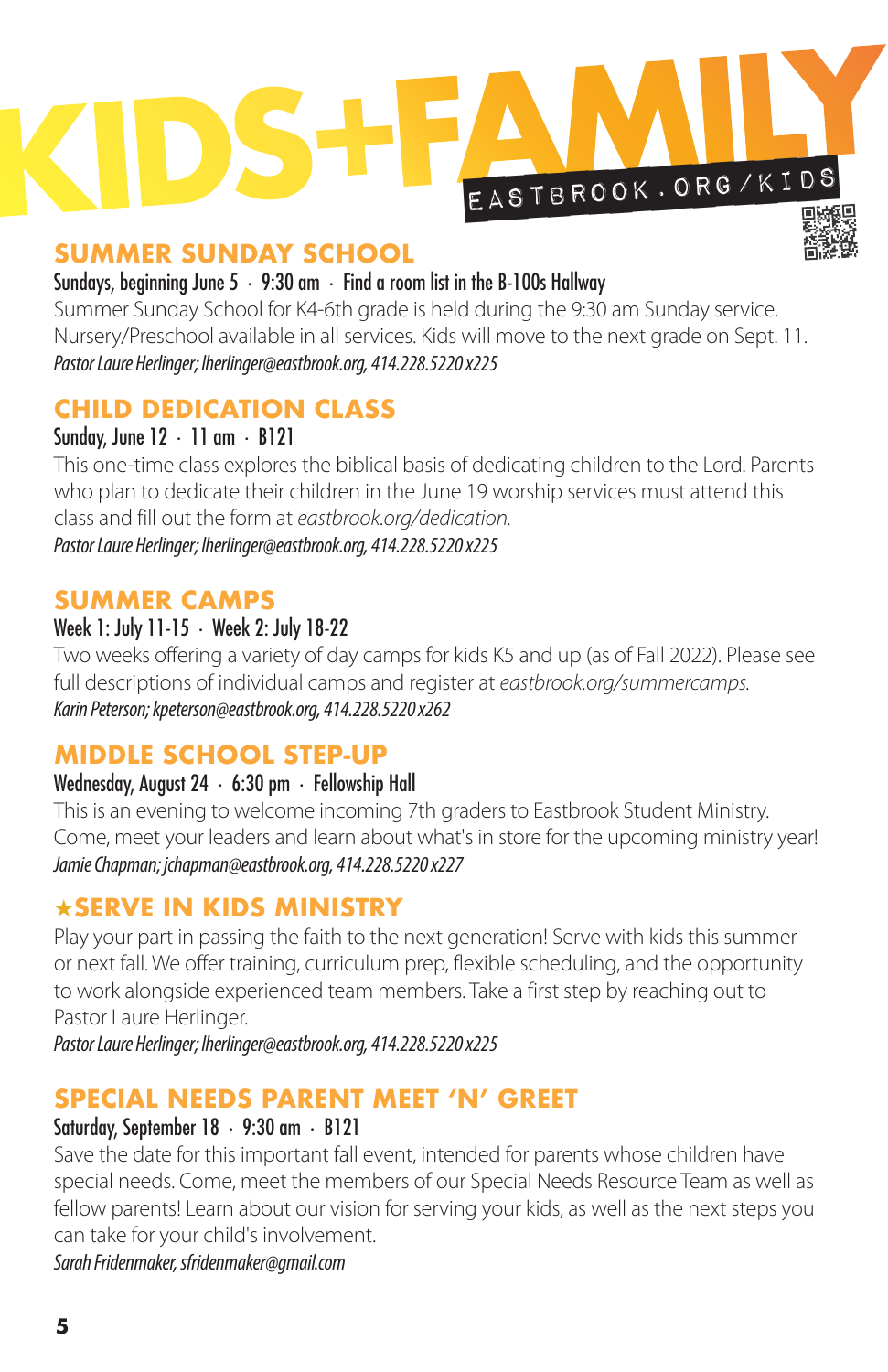#### **SUMMER STUDENT NIGHTS**

#### Sundays June 12, July 10 & 17, August 7 · 6:30-8:30 pm

Come hang with us for Student nights, summer edition! On June 12 we'll have a cookout at Eastbrook; July 10 is a cookout at Klode Park; July 17 is a scavenger hunt around the Eastbrook Campus, and we'll be off-site in August for the last one! *Pastor Nic Fridenmaker; nfridenmaker@eastbrook.org, 414.228.5220 x242*

#### **SUMMER SUNDAY AM**

#### Sundays June 19-August 7, (Except June 26, July 3, July 31) · 9:30 am · Fellowship Hall 3

Don't miss out on Summer SundayAM! Grades 7-12 are invited to join in for weekly, Biblically centered discussion as we watch *The Chosen. Pastor Nic Fridenmaker; nfridenmaker@eastbrook.org, 414.228.5220 x242*

#### **SERVE MKE**

June 22-26 (Drop off at Eastbrook at 7 pm on June 22) · Register at eastbrook.org/servemke This is an experience to learn and grow in what it means to reach our neighbors locally. Space is limited, so sign-up early!

#### **SUMMER SOCIAL EVENTS**

Picnic (Gr. 5-8): Friday, June 3 · Campfire (Gr. 7-8): Friday, August 5 · Six Flags Trip (Gr. 7-12): Wed. August 10 Don't miss out on these awesome events for students this summer! Find more information and a registration link for Six Flags at *eastbrook.org/students.*

#### **MIDDLE SCHOOL WILDERNESS TRIP**

#### July 27-30 · Kettle Moraine Northern Unit · Register at eastbrook.org/mswildtrip22

Announcing the first annual Middle School Wilderness Trip! Eastbrook's 7-8 grade students will go on a 3-night camping trip where they will learn basic wilderness skills, go on long day hikes, cook over the campfire, and grow closer to Jesus and each other through the wonder of God's creation.

*Jamie Chapman; jchapman@eastbrook.org, 414.228.5220 x227*

#### **HIGH SCHOOL WILDERNESS TRIP**

#### July 21-31 · Uncomphagre Wilderness, Colorado · Register at eastbrook.org/hswildtrip22

Join us this year as we venture to the Uncomphagre Wilderness in Colorado. We will be backpacking, camping, and learning about God in His creation. This trip is focused on discipleship, community, and personal growth.

*Pastor Nic Fridenmaker; nfridenmaker@eastbrook.org, 414.228.5220 x242*

#### ★**SERVE IN STUDENT MINISTRY**

We need people who love Jesus, love students, and love fun. We are recruiting people who want to lead Middle or High School students in small groups weekly, who want to help lead worship, or want to be involved in any aspect of student ministry! *Jamie Chapman; jchapman@eastbrook.org, 414.228.5220 x227*

eastbrook.org/students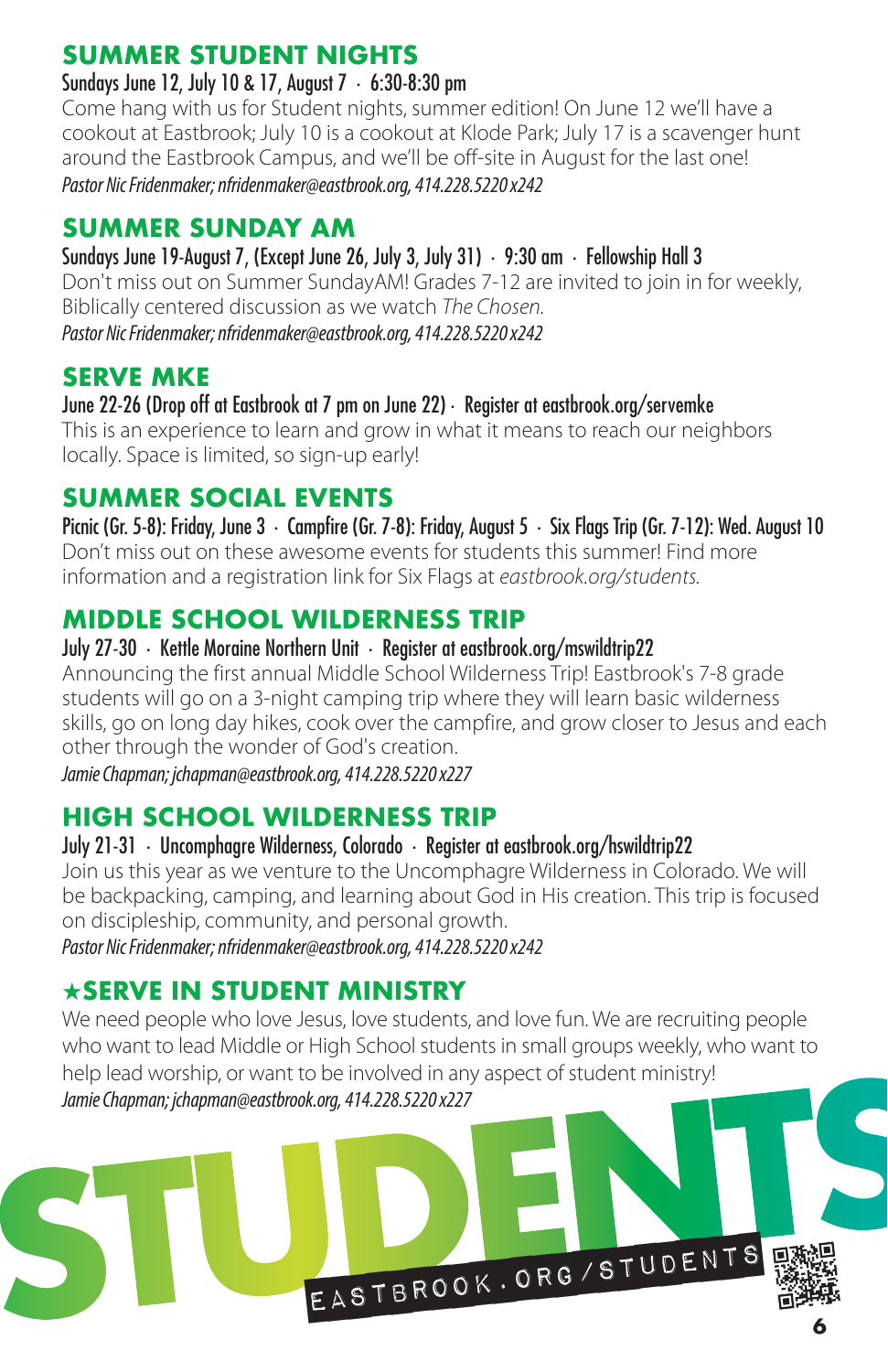

#### **20S & 30S THURSDAY NIGHTS**

Thursdays · 7 pm · Holy Grounds

A larger, weekly gathering of Young Adults for worship, teaching and community. On the first Thursday of each month, we are off-site for Community Night. *Emily Capp, ecapp@eastbrook.org*

#### **20S & 30S COOKOUT AT THE PARK**

#### Sunday, June 26 · 4-7 pm · Kletzch Park #1 (1401 W Green Tree Rd. Glendale, WI 53209)

Join us for a fun time at Kletzch Park! We'll have plenty of games, food and friends to keep you busy! This is a great opportunity to connect with other younger adults at Eastbrook and hear about all we have planned for this summer! *Pastor Jim Caler; jcaler@eastbrook.org, 414.228.5220 x213*

#### **20S & 30S RETREAT**

#### Friday, August 5 at 7 pm-Saturday, August 6 at 7 pm · Location TBD · eastbrook.org/YAretreat22

Join other young adults from Eastbrook for an overnight retreat exploring what it means to find and follow God's will in our lives. Cost is \$50 for the overnight and meals. *Emily Capp, ecapp@eastbrook.org*

#### **MEN'S RETREAT**

Friday, June 3 at 5 pm-Saturday, June 4 at 2 pm · Lake Geneva Youth Camp · eastbrook.org/mensretreat22 In a world where it is easier to be "connected" more than ever before…why is it men often find themselves isolated and alone? Join other Eastbrook men for a 2-day retreat in Lake Geneva, as we discover the importance of Real Connections. *Pastor Jim Caler; jcaler@eastbrook.org, 414.228.5220 x213*

#### **MEN'S SUMMER WEDNESDAY NIGHT BIBLE STUDY**

#### Wednesdays, June 22-August 17 · 6:30 pm · Zoom

Join us on zoom for a great time of studying God's Word and praying with each other. If this men's study time doesn't work, find more men's Bible studies online at *eastbrook.org/men.*

*Steve Kiskunas, s.kiskunas@manitou-group.com*

#### **MEN'S FALL KICKOFF COOKOUT**

#### Wednesday, August 31 · 6:30-8 pm · Location TBD

Come eat and hangout with some great guys as we talk about all the Men's Ministry has planned for the 2022-2023 ministry year! *Pastor Jim Caler; jcaler@eastbrook.org, 414.228.5220 x213*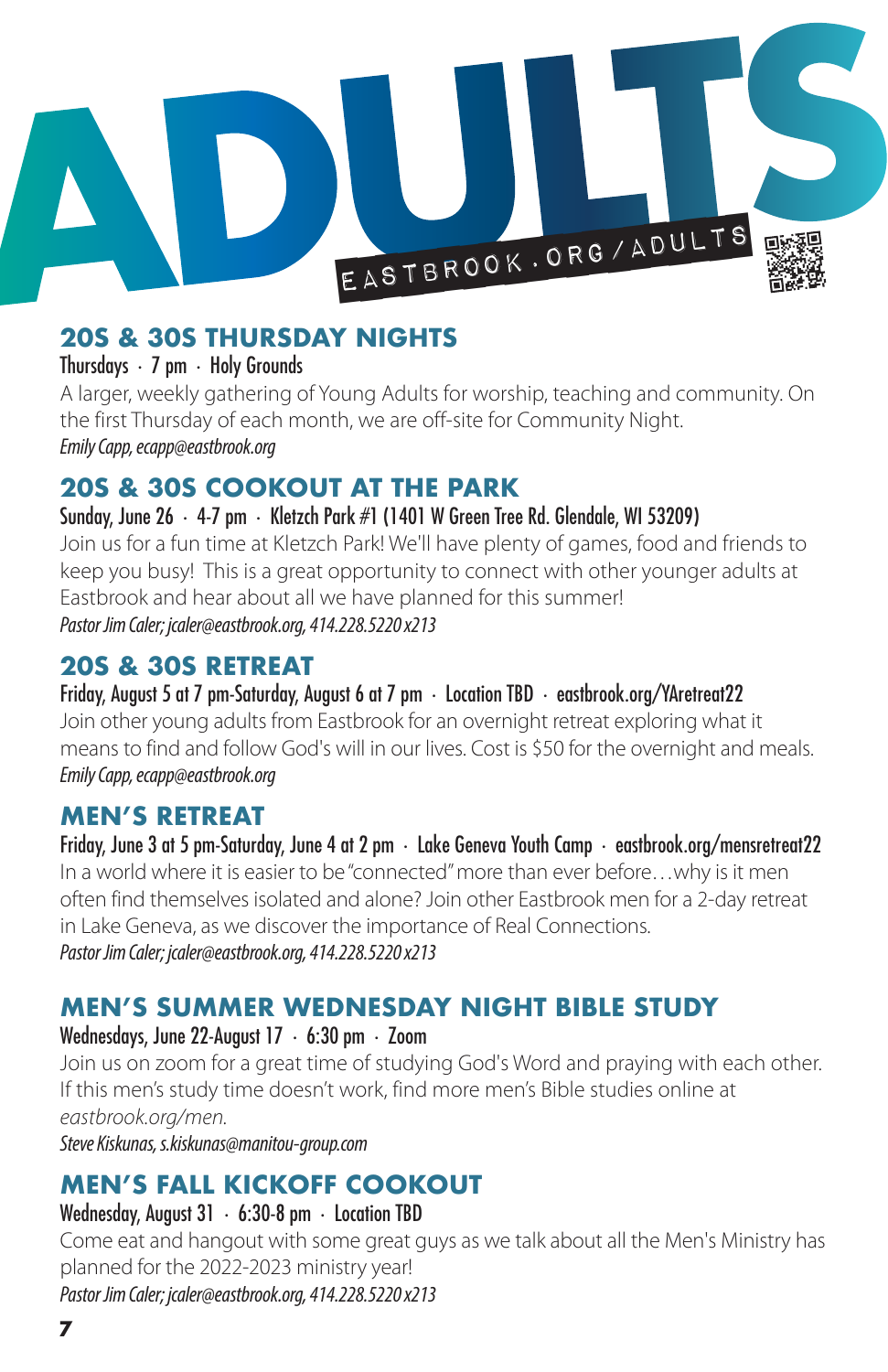#### **WOMEN'S SUMMER STUDY: THE GOSPEL OF JOHN**

Fridays, June 10-August 26 · 9:30-11 am · Fox Point

Study the Gospel of John with other women. Led by Esther Welch and Pam Chadsey. *RSVP with Pam Chadsey; pschadseygk5@gmail.com, 414.352.3613*

#### **WOMEN'S SUMMER STUDY: EPHESIANS**

Wednesdays, June 16-August 18 · 6:30-8 pm · Zoom Study the letter to the Ephesians with other women this summer on Zoom. *RSVP with Mary Dixon; mjdwu4@gmail.com, 414.526.2240*

#### **TEDS FREE INTRODUCTORY CLASS**

#### Sunday, August 21 · 9:30-10:30 am · B224b/B226b

Join us for a free introductory class to learn more about TEDS-Milwaukee (Trinity Evangelical Divinity School) courses offered prior to fall registration. In the fall, we will be offering Theology 1: The God of the Gospel over four weekends here at Eastbrook (taught by Emanuel Naydenov) and History of Christianity 1 on Tuesday evenings at Elmbrook Church (taught by Mel Lawrenz). Join us for this free class to learn more about this incredible opportunity to take seminary level courses for credit or audit. *Terri Carlson; teds@eastbrook.org, 414.228.5220 x267*. *Learn more on our website at TEDSmilwaukee.org.*



#### **GRIEFSHARE**

#### Tuesdays, June 7-August 30 · 5:30-7:30 pm · Multi-Purpose Room (inside Church Office Building)

A warm, caring, faith based support group for people who have experienced the death of someone close, whether that occurred recently or years ago. We meet weekly and will walk with you on your journey through grief toward healing and hope. *Nancy or Ric Peterson; epeterson277@gmail.com, 262.242.2882*

#### **MEN PURSUING PURITY**

Sundays, July 10, 17, 24 and August 7, 14 and 21 · 1-3 pm · Holy Grounds Conference Room A Christ-centered, confidential support group for men who want to break free from pornography and sexual sin. *Charlie Davison; charles.davison@sbcglobal.net, 414.426.8059*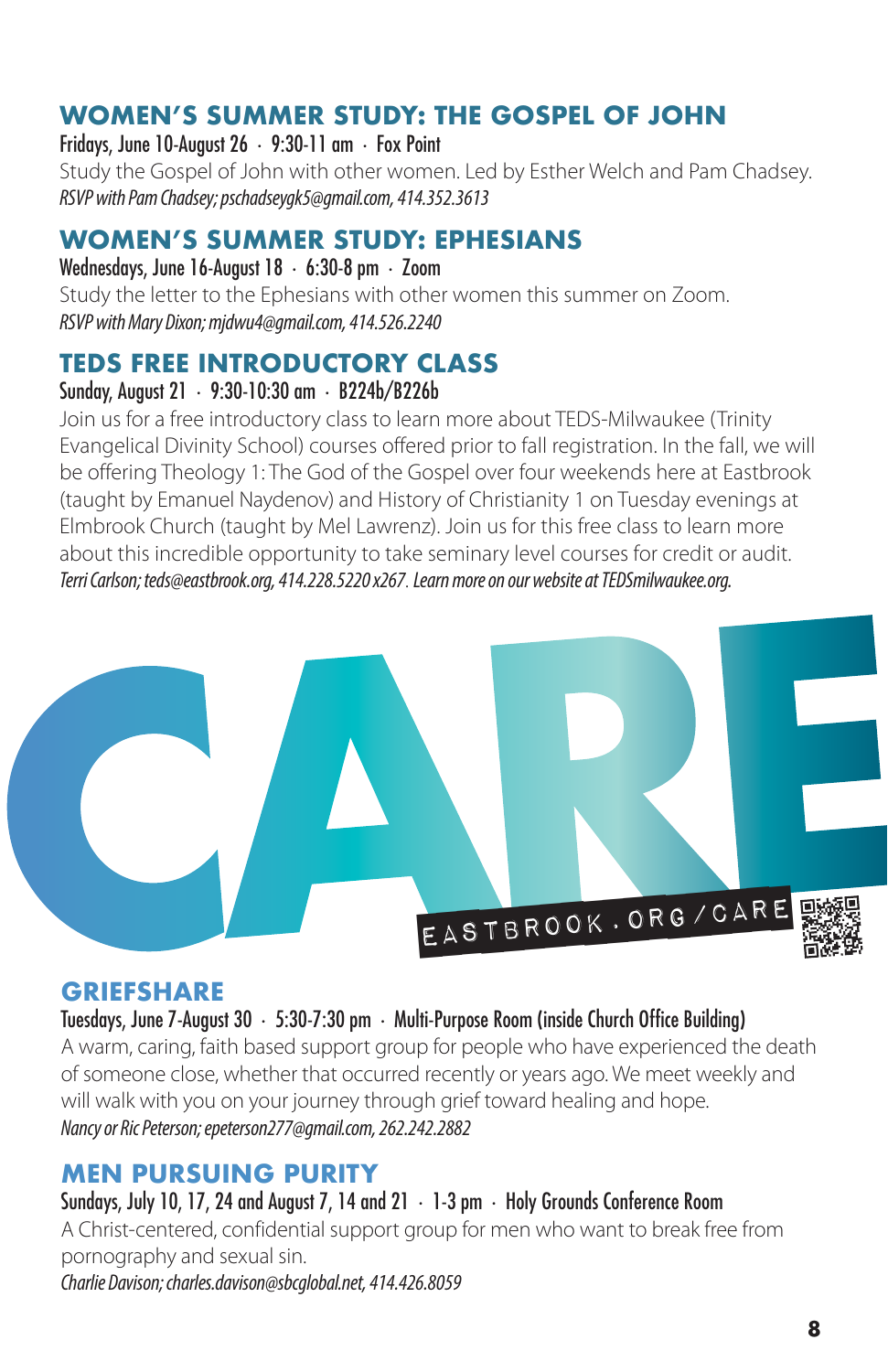# eastbrook.org/worship

#### **WEEKDAY MORNING PRAYER**

Monday-Friday · 6-6:45 am · Multi-Purpose Room (Church Office Building)+Zoom Join us to pray each weekday morning (Monday-Friday). *Pastor Femi Ibitoye; bitoye@eastbrook.org, 414.228.5220 x246*

#### **EDUCATORS PRAYER**

#### Sundays, June 5 & August 7 · 11 am · FH3

A monthly gathering of those involved in education, designed to provide prayer and encouragement as we serve our students and families! *Charlie Davison; charles.davison@sbcglobal.net, 414.426.8059*

#### **SATURDAY WOMEN'S PRAYER**

Second Saturdays (June 11, July 9 & August 13) · 9-10 am · Zoom Inviting women of all ages to join us in this special time of prayer. *Jamilah Underwood; promiseofprayer@yahoo.com, 414.698.7449*

#### ★**MINISTERS OF PRAYER**

Sundays, One Service/Month · 8, 9:30, or 11 am · Worship Hall

Do you love people and prayer? Please consider joining our prayer team and let us seek the face of God together for others after service. *Esther Welch; gra8juice@aol.com, 414.464.3463*

#### ★**DANCE MINISTRY**

#### Sundays · 10:45 am-12 pm · Gym

Dance Eternal is dedicated to worshiping the Lord with dance. Adults and teens who are gifted and have formal dance training are welcome. We are a year-round ministry, with only a few weeks off, however you are not required to be in every dance. If you are interested, you must meet with Kim to get full details and schedule. *Kim Brunner; kimmerbrunner@gmail.com, 414.477.9310*

#### ★**SERVE IN PRODUCTION**

#### Sundays · 6:30 am-12 pm · Gym

Production includes audio, lighting, video, recording, photography, slide presentations etc. Serve on Sundays! We have a special need during this time for help with streaming. *Mitch Vomhof; mvomhof@eastbrook.org, 414.228.5220 x238*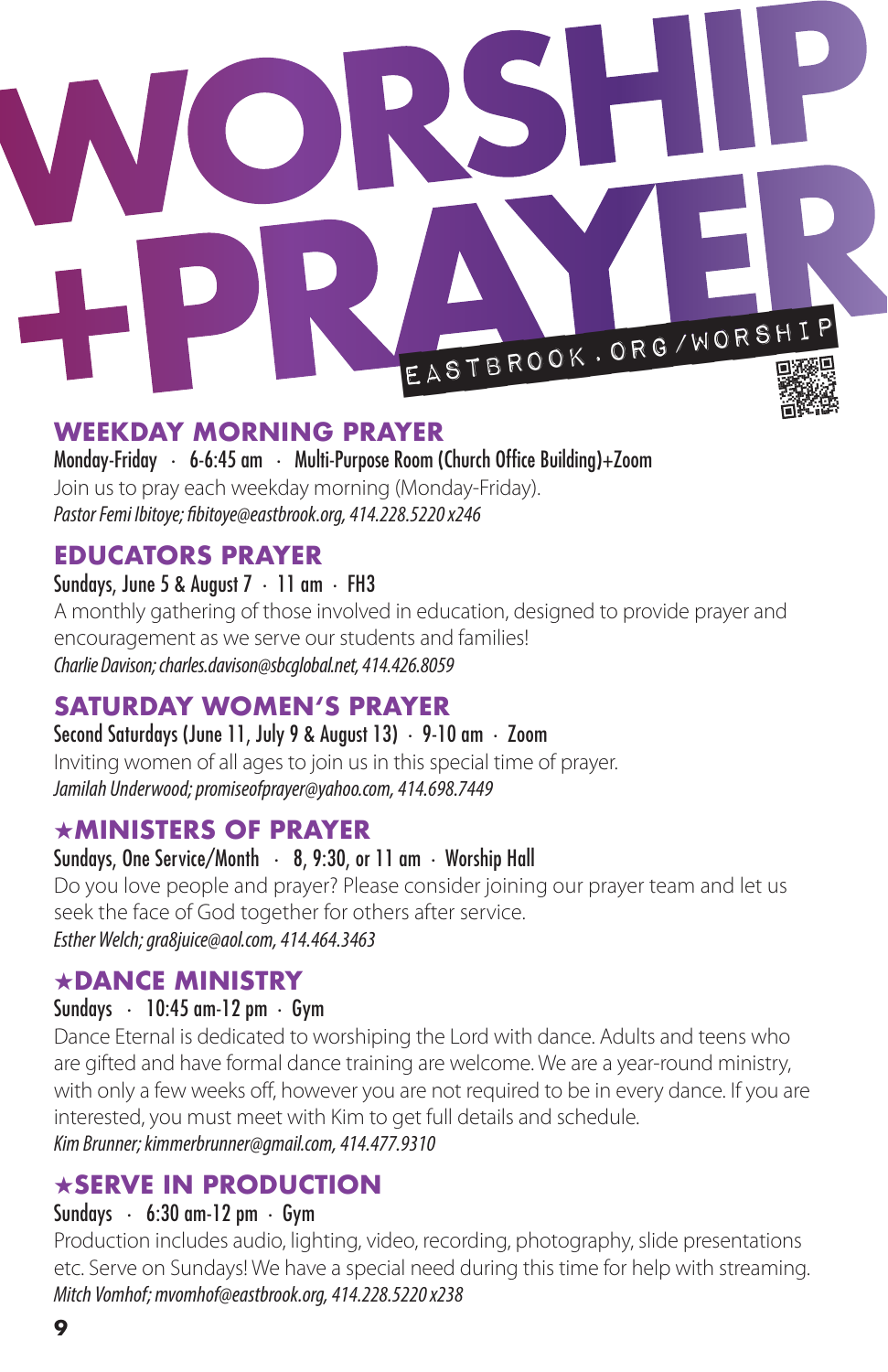#### **MISSIONS PRAYER CLASS**

#### Sundays · 9:30 am · Fellowship Hall & Zoom

Join us as we pray for our members, partners, and field workers serving around our city and world! Hear updates directly from those serving in missions, and pray with each other. *Pastor Dan Ryan; dryan@eastbrook.org, 414.228.5220 x239*

#### **MISSIONS SUMMIT**

#### Saturday, June 4 · 8 am-12 pm (noon) · FH · RSVP at eastbrook.org/summit22

Come join our special guests who serve in the Horn of Africa, Middle East, and Asia. You'll have a chance to hear what God is doing around the world, what mission efforts and strategies are emerging in their work, and where He is leading in the future. *Pastor Dan Ryan; dryan@eastbrook.org, 414.228.5220 x239*

#### **SEEKING SHALOM BOOK STUDY**

#### Sundays, June 5, 12, 19 and July 10, 17,  $24 \cdot 11$  am  $\cdot$  Holy Grounds

Join us for this 6-part series about how re-imagining charity can transform lives and restore communities. In this interactive, small group experience you will learn why the traditional approaches to poverty alleviation are not working, explore a more robust biblical framework for understanding poverty. Contact Pastor Dan to sign up. *Pastor Dan Ryan; dryan@eastbrook.org, 414.228.5220 x239*

#### ★**CONNECT WITH REFUGEES**

#### Saturday, August 27 · 10 am · International Community Center (4204 S. Howell Ave.)

As we are preparing for another busy fall serving refugees, we're once again looking to expand our southside team at the ICC! Take the first step by attending this orientation session. Learn more about connecting with refugees by teaching English classes, tutoring high school students, or providing childcare.

#### *Jim Dressner; jim@iccmke.org, 414.299.8828*

#### ★**HELP US GROW OUR FOOD PANTRY**

This summer we will be continuing to grow our Food Pantry teams in the areas of hospitality, intake, logistics, gardening, and shopping as we transition to an updated ministry model resembling a local grocery store<sup>.</sup> Please consider joining our team as we expand these roles.

*Okumu, Yudah Tadeo; ytokumu@eastbrook.org, 414.228.5220 x224*

#### ★**HELP BOLSTER OUR CLINIC MINISTRY**

We are looking to strengthen our ministry at the Bread of Healing Clinic by rebuilding a dedicated ministry team. We need Physicians, Physician Assistants, Nurse Practitioners, Physical and Occupational Therapists, Dentists, Dental Hygienists, Nurses, Pharmacists, Receptionists, Medical Assistants, Social Workers, data entrants in addition to Hospitality. *Okumu, Yudah Tadeo; ytokumu@eastbrook.org, 414.228.5220 x224*

eastbrook.org/missions